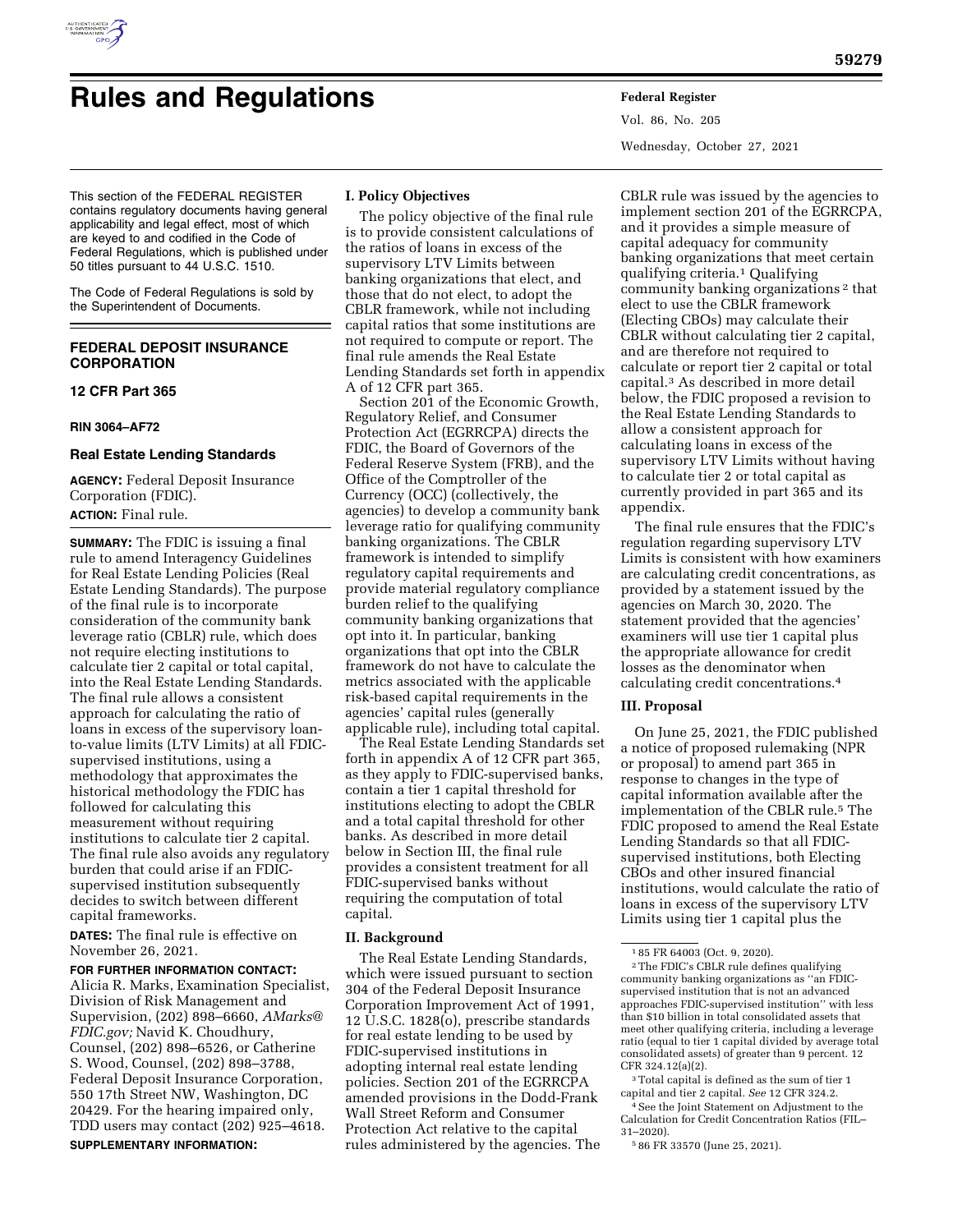appropriate allowance for credit losses 6 in the denominator. The proposed amendment would provide a consistent approach for calculating the ratio of loans in excess of the supervisory LTV Limits for all FDIC-supervised institutions. The proposed amendment would also approximate the historical methodology specified in the Real Estate Lending Standards for calculating the loans in excess of the supervisory LTV Limits without creating any regulatory burden for Electing CBOs and other banking organizations.7 Further, the FDIC noted in the proposal that this approach would provide regulatory clarity and avoid any regulatory burden that could arise if Electing CBOs subsequently decide to switch between the CBLR framework and the generally applicable capital rules. The FDIC proposed to amend the Real Estate Lending Standards only relative to the calculation of loans in excess of the supervisory LTV Limits due to the change in the type of capital information that will be available, and did not consider any revisions to other sections of the Real Estate Lending Standards. Additionally, due to a publishing error, which excluded the third paragraph in this section in the *Code of Federal Regulations* in prior versions, the FDIC included the complete text of the section on loans in excess of the supervisory loan-to-value limits.

## **IV. Comments**

The FDIC received only one comment on the proposal. The commenter, a trade organization, commended the FDIC for proposing this amendment to the calculation of supervisory LTV ratios as a sensible way to help provide uniform application of the measurement of the safety and soundness of all community banking organization on a consistent

7The proposed amendment approximates the historical methodology in the sense that both the proposed and historical approach for calculating the ratio of loans in excess of the LTV Limits involve adding a measure of loss absorbing capacity to tier 1 capital, and an institution's ALLL (or ACL) is a component of tier 2 capital. Under the agencies capital rules, an institution's entire amount of ALLL or ACL could be included in its tier 2 capital, depending on the amount of its risk-weighted assets base. Based on December 31, 2019, Call Report data—the last Call Report date prior to the introduction of the CBLR framework—96.0 percent of FDIC-supervised institutions reported that their entire ALLL or ACL was included in their tier 2 capital, and 50.5 percent reported that their tier 2 capital was entirely composed of their ALLL. 8March 31, 2021, Call Report data.

basis, and it noted that such consistency will allow community banking organizations to be assessed more effectively regardless of their decision to elect the CBLR for regulatory capital reporting.

#### **V. The Final Rule**

For the reasons stated herein and in the NPR, the FDIC is adopting the proposal without change.

# **VI. Expected Effects**

As of March 31, 2021, the FDIC supervises 3,215 insured depository institutions. The revisions to the Real Estate Lending Standards apply to all FDIC-supervised institutions. The effect of the revisions at an individual bank would depend on whether the amount of its current or future real estate loans with loan-to-value ratios that exceed the supervisory LTV thresholds is greater than, or less than, the sum of its tier 1 capital and allowance (or credit reserve in the case of CECL adopters) for loan and lease losses. Allowance levels, credit reserves, and the volume of real estate loans and their loan to value ratios can vary considerably over time. Moreover, the FDIC does not have comprehensive information about the distribution of current loan to value ratios. For these reasons, it is not possible to identify how many institutions have real estate loans that exceed the supervisory LTV thresholds that would be directly implicated by either the current Real Estate Lending Standards or the revisions.

Currently, 3,055 FDIC supervised institutions have total real estate loans that exceed the tier 1 capital plus allowance or reserve benchmark adopted in this final rule, and are thus potentially affected by these revisions depending on the distribution of their loan to value ratios. In comparison, 3,063 FDIC supervised institutions have total real estate loans exceeding the current total capital benchmark and are thus potentially affected by the current Real Estate Lending Standards. As described in more detail below, the population of banks potentially subject to the Real Estate Lending Standards is therefore almost unchanged by these revisions, and their substantive effects are likely to be minimal.8

The FDIC believes that a threshold of ''tier 1 capital plus an allowance for credit losses'' is consistent with the way the FDIC and institutions historically have applied the Real Estate Lending Standards. Also, the typical (or median) FDIC-supervised institution that had not elected the CBLR framework reported

almost no difference between the amount of its allowance for credit losses and its tier 2 capital.9 Consequently, although the FDIC does not have information about the amount of real estate loans at each institution that currently exceeds, or could exceed, the supervisory LTV limits, the FDIC does not expect the final rule to have material effects on the safety-and-soundness of, or compliance costs incurred by, FDICsupervised institutions.

#### **VII. Alternatives**

The FDIC considered two alternatives; however, it believes that none are preferable to the final rule. The alternatives are discussed below.

First, the FDIC considered making no change to its Real Estate Lending Standards. The FDIC is not in favor of this approach because the FDIC does not favor an approach in which some banks use a tier 1 capital threshold and other banks use a total capital threshold, and because the existing provision could be confusing for institutions.

Second, the FDIC considered revising its Real Estate Lending Standards so that both Electing CBOs and other institutions would use tier 1 capital in place of total capital for the purpose of calculating the supervisory LTV Limits. While this would subject both Electing CBOs and other institutions to the same approach, because the amount of tier 1 capital at an institution is typically less than the amount of total capital, this alternative would result in a relative tightening of the supervisory standards with respect to loans made in excess of the supervisory LTV Limits. The FDIC believes that the general level of the current supervisory LTV Limits, which are retained by this final rule, is appropriately reflective of the safety and soundness risk of depository institutions, and therefore the FDIC does not consider this alternative preferable to the final rule.

#### **VIII. Regulatory Analysis**

# *A. Effective Date*

In the proposal, the FDIC proposed to make all provisions of the final rule effective upon publication in the **Federal Register**. The FDIC noted that the Administrative Procedure Act (APA) allows for an effective date of less than 30 days after publication ''as otherwise provided by the agency for good cause found and published with the rule.'' 10

<sup>6</sup>Banking organizations that have not adopted the current expected credit losses (CECL) methodology will use tier 1 capital plus the allowance for loan and lease losses (ALLL) as the denominator. Banking organizations that have adopted the CECL methodology will use tier 1 capital plus the portion of the allowance for credit losses (ACL) attributable to loans and leases.

<sup>9</sup>According to March 31, 2021, Call Report data, the median FDIC-supervised institution that had not elected the CBLR framework reported an allowance for credit losses (or allowance for loan and lease losses if applicable) that was \$3,000 (or about 0.45 percent) greater than tier 2 capital. 10 5 U.S.C. 553(d)(3).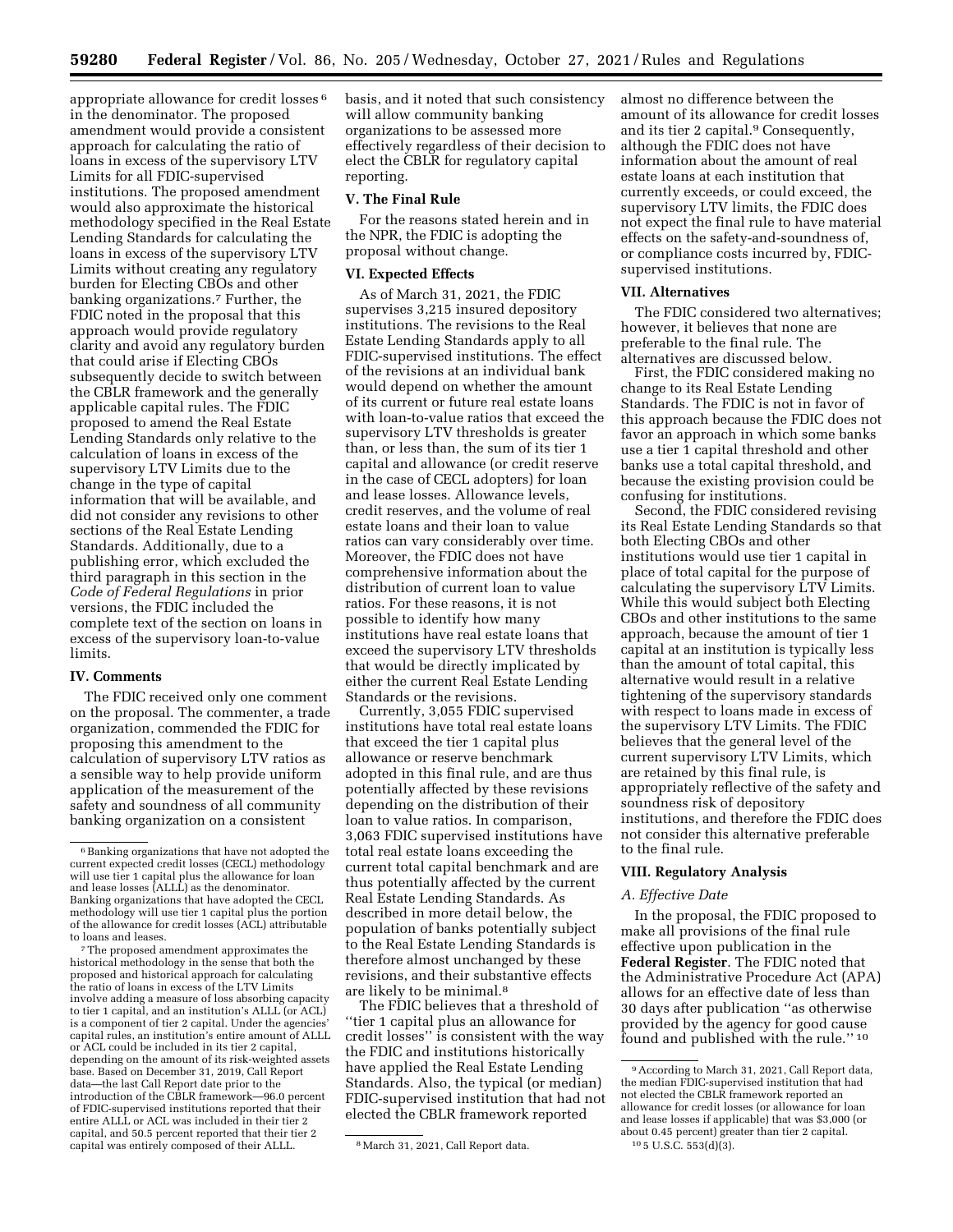The purpose of the 30-day waiting period prescribed in APA section 553(d)(3) is to give affected parties a reasonable time to adjust their behavior and prepare before the final rule takes effect. The FDIC believed that this waiting period would be unnecessary as the proposed rule, if codified, would likely lift burdens on FDIC-supervised institutions by allowing them to calculate the ratio of loans in excess of the supervisory LTV Limits without calculating tier 2 capital, and would also ensure that the approach is consistent, regardless of the institutions' CBLR election status. Consequently, the FDIC believed it would have good cause for the final rule to become effective upon publication.

The FDIC did not receive any comment on whether good cause exists to waive the delayed effective date of the rule once finalized. However, because it is not possible to identify how many institutions have real estate loans that exceed the supervisory LTV thresholds that would be directly implicated by either the current Real Estate Lending Standards or the revisions, the FDIC, after further consideration, has determined to implement a 30-day delayed effective date as provided in the APA. Accordingly, all provisions of the final rule will be effective 30 days after publication in the **Federal Register**.

#### *B. Regulatory Flexibility Act*

The Regulatory Flexibility Act (RFA) generally requires that, in connection with a final rule, an agency prepare and make available for public comment a final regulatory flexibility analysis that describes the impact of the rule on small entities.11 However, a regulatory flexibility analysis is not required if the agency certifies that the rule will not have a significant economic impact on a substantial number of small entities, and publishes its certification and a short explanatory statement in the **Federal Register** together with the rule. The Small Business Administration (SBA) has defined ''small entities'' to include banking organizations with total assets of less than or equal to \$600 million.12 Generally, the FDIC considers

a significant effect to be a quantified effect in excess of 5 percent of total annual salaries and benefits per institution, or 2.5 percent of total noninterest expenses. The FDIC believes that effects in excess of these thresholds typically represent significant effects for FDIC-supervised institutions. For the reasons provided below, the FDIC certifies that the final rule will not have a significant economic impact on a substantial number of small banking organizations. Accordingly, a regulatory flexibility analysis is not required.

As of March 31, 2021, the FDIC supervised 3,215 institutions, of which 2,333 were ''small entities'' for purposes of the RFA.13 The effect of the revisions at an individual bank would depend on whether the amount of its current or future real estate loans with loan-tovalue ratios that exceed the supervisory LTV thresholds is greater than, or less than, the sum of its tier 1 capital and allowance (or credit reserve in the case of CECL adopters) for loan and lease losses. Allowance levels, credit reserves, and the volume of real estate loans and their loan to value ratios can vary considerably over time. Moreover, the FDIC does not have comprehensive information about the distribution of current loan to value ratios. For these reasons, it is not possible to identify how many institutions have real estate loans that exceed the supervisory LTV thresholds that would be directly implicated by either the current Guidelines or the final revisions.

Currently, 2,210 small, FDIC supervised institutions have total real estate loans that exceed the tier 1 capital plus allowance or reserve benchmark in the revisions and are thus potentially affected by the revisions depending on the distribution of their loan to value ratios. In comparison, 2,218 small, FDIC supervised institutions have total real estate loans exceeding the current total capital benchmark and are thus potentially affected by the current Real Estate Lending Standards. As described in more detail below, the population of banks potentially subject to the Real Estate Lending Standards is therefore almost unchanged by these final revisions, and their substantive effects are likely to be minimal.14

The FDIC believes that a threshold of ''tier 1 capital plus an allowance for credit losses'' is consistent with the way the FDIC and institutions historically have applied the Real Estate Lending Standards. Also, the typical (or median)

small, FDIC-supervised institution that had not elected the CBLR framework reported almost no difference between the amount of its allowance for credit losses and its tier 2 capital.15 Consequently, although the FDIC does not have information about the amount of real estate loans at each small institution that currently exceeds, or could exceed, the supervisory LTV limits, the FDIC does not expect the final rule to have material effects on the safety-and-soundness of, or compliance costs incurred by, small FDICsupervised institutions. However, small institutions may have to incur some costs associated with making the necessary changes to their systems and processes in order to comply with the terms of the final rule. The FDIC believes that any such costs are likely to be minimal given that all small institutions already calculate tier 1 capital and the allowance for credit losses and had been subject to the previous thresholds for many years before the changes in the capital rules.

Therefore, and based on the preceding discussion, the FDIC certifies that the final rule will not significantly affect a substantial number of small entities.

# *C. Paperwork Reduction Act*

In accordance with the requirements of the Paperwork Reduction Act of 1995 (PRA),16 the FDIC may not conduct or sponsor, and a respondent is not required to respond to, an information collection unless it displays a currentlyvalid Office of Management and Budget (OMB) control number. The FDIC has reviewed this final rule and determined that it would not introduce any new or revise any collection of information pursuant to the PRA. Therefore, no submissions will be made to OMB with respect to this final rule.

# *D. Riegle Community Development and Regulatory Improvement Act of 1994*

Pursuant to section 302(a) of the Riegle Community Development and Regulatory Improvement Act (RCDRIA),17 in determining the effective date and administrative compliance requirements for new regulations that impose additional reporting, disclosure, or other requirements on insured depository institution, each Federal banking agency must consider, consistent with principles of safety and

<sup>11</sup> 5 U.S.C. 601 *et seq.* 

<sup>12</sup>The SBA defines a small banking organization as having \$600 million or less in assets, where ''a financial institution's assets are determined by averaging the assets reported on its four quarterly financial statements for the preceding year.'' 13 CFR 121.201 n.8 (2019). ''SBA counts the receipts, employees, or other measure of size of the concern whose size is at issue and all of its domestic and foreign affiliates. . . .'' 13 CFR 121.103(a)(6) (2019). Following these regulations, the FDIC uses a covered entity's affiliated and acquired assets, averaged over the preceding four quarters, to

determine whether the covered entity is ''small'' for the purposes of RFA.

<sup>13</sup>March 31, 2021, Call Report data. 14 *Id.* 

<sup>15</sup>According to March 31, 2021, Call Report data, the median small, FDIC-supervised institution that had not elected the CBLR framework reported an allowance for credit losses (or allowance for loan and lease losses if applicable) that was \$1,000 (or about 0.17 percent) greater than tier 2 capital.

<sup>16</sup> 44 U.S.C. 3501–3521.

<sup>17</sup> 12 U.S.C. 4802(a).